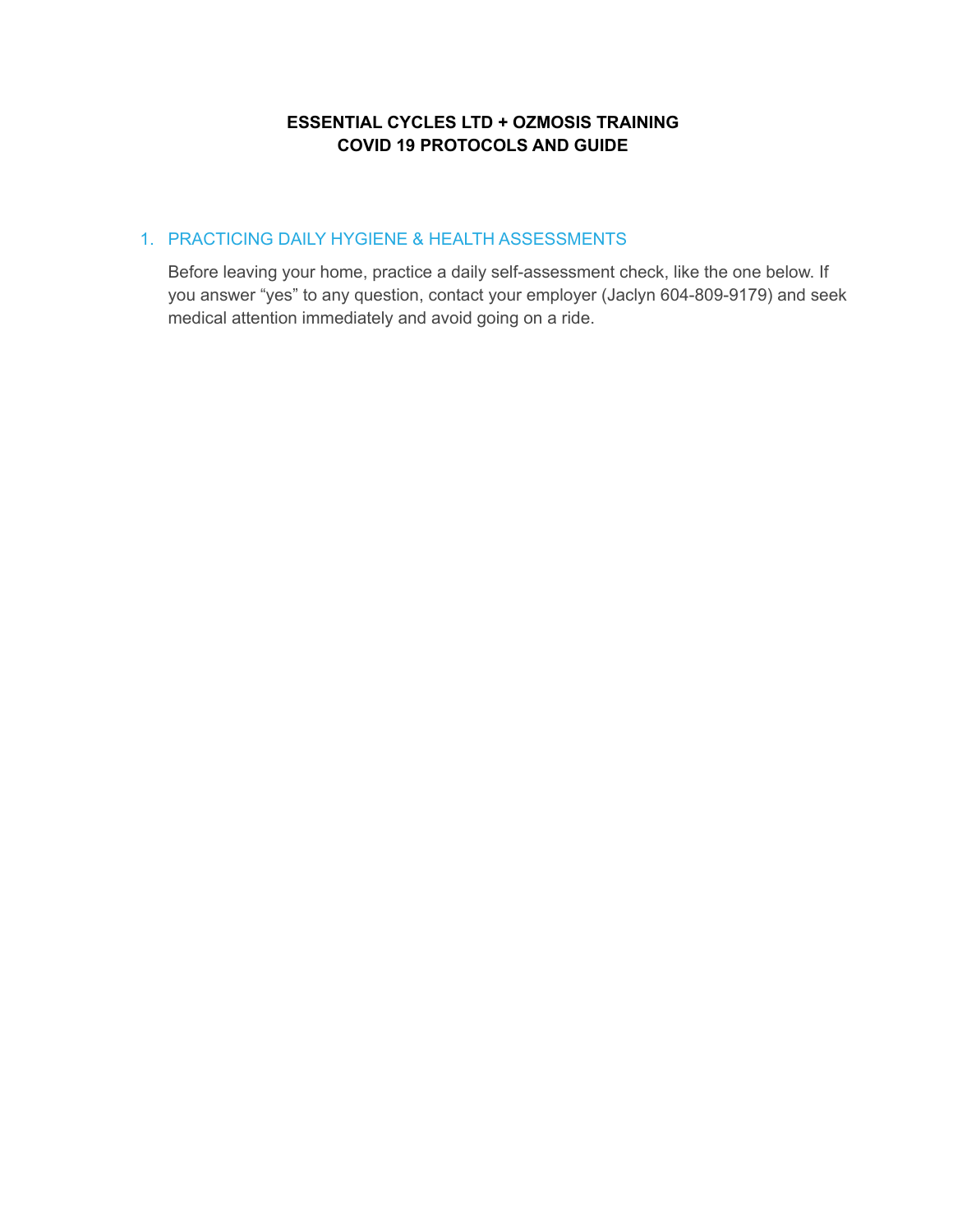# **COVID 19 Self Assessment Check**

(Government of Canada)

1. Are you experiencing any of the following:

Severe difficulty breathing (e.g. struggling to breathe or speaking in single words)

Severe chest pain

Having a very hard time waking up

Feeling confused

Losing consciousness

2. Are you experiencing any of the following:

Mild to moderate shortness of breath

Inability to lie down because of difficulty breathing

Chronic health conditions that you are having difficulty managing because of difficulty breathing

3. Have you travelled to any countries outside Canada (including the United States) within the last 14 days?

- **Do not go on a ride** or teach an MTB program, if you:
	- feel ill or have COVID-19 symptoms, no matter how minor.
	- have been in contact with a sick person within the last 14 days.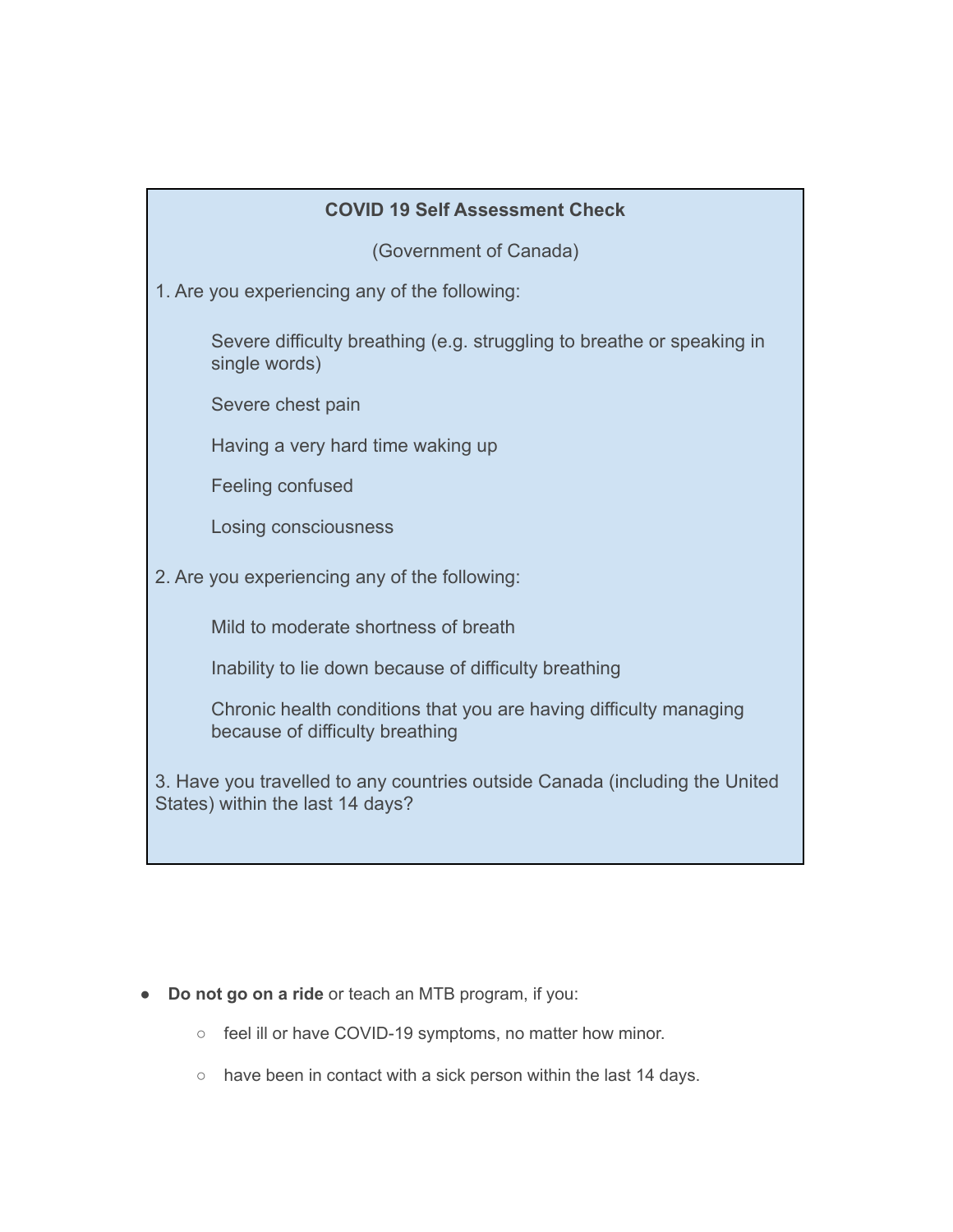- **Avoid touching** your eyes, nose, or mouth with unwashed hands.
- **Cover mouth and nose** with a tissue or elbow when coughing or sneezing, then throw the tissue in the trash and wash your hands.
- **Wash your hands** often with soap and warm water for at least 25 seconds.
- **Stay informed** and follow the advice from your local government and healthcare authorities.

### 2. TRAVELING TO/FROM THE TRAILS

Only travel with people within your own household, when traveling to and from trails.

Do not congregate in large groups at the trailhead at the beginning or end of each ride or clinic. Manage participants as needed.

Avoid riding in large groups. This will reduce the chance of transmitting or catching the virus while helping to maintain social distancing measures.

If driving and when possible, find a way to park your vehicle somewhere else than the trailhead parking lot. Ride your bike and meet your friends at a meeting point on the trail (trail intersection or special trail feature), where you expect no traffic and where no one else is gathering.

## 3. GENERAL GUIDELINES DURING COVID-19

Take it easy and ride within your limits! This is not the time to have an accident and expose anyone riding with you to contracting COVID19 while providing you with first aid and bring further stress to the capacity of the medical system. Maintain this message during your MTB program!

If a participant/guest shows up with signs of sickness, turn them back home and ask them to seek medical advice. Report this immediately to your employer.

Take extra precautions if teaching children under 6 years of age in groups of 2 or more, as they will likely be challenged with distancing protocols and hygiene measures.

Locate and inform your participants of the nearest bathrooms and sanitization stations.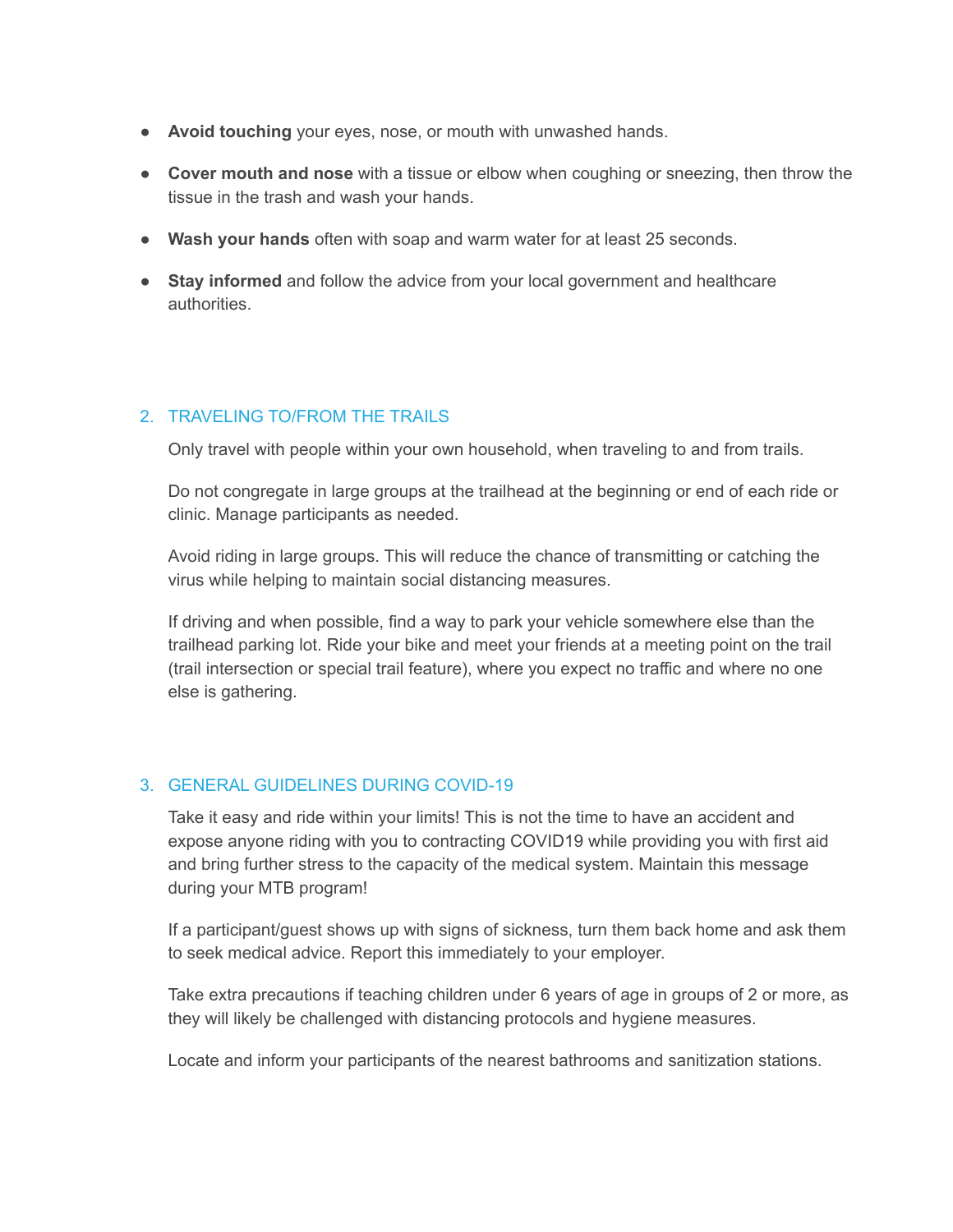Remind your participants, especially children, to wash or sanitize their hands after using the restroom, sneezing, and coughing, and before eating.

Do not shake hands, high five or hug! It's tempting but keep that minimum distance and encourage course participants to do the same.

Be prepared! Beyond the usual tool and first aid kit instructors and guides are required to carry, we would strongly recommend including a face mask, hand sanitizer, and rubber gloves in your First Aid kit.

Do not touch another person's bike, equipment, food, or water! Keep your hands to yourself and maintain social distancing measures at all times.

Guide each participant to perform their own bike and equipment check, before each ride. As always, this will reduce the chance of mechanicals and incidents during the ride, which may require you to touch their equipment or may require help from other people. If it's children, communicate with parents to check their bikes are in good order and clean, before the lesson.

In the event that you have to touch a student's bike to help set-up or repair, latex gloves should be used and disposed of, correctly. Sanitize the equipment as soon as possible.

Encourage everyone to wash their bike and equipment thoroughly after each ride.

## 4. BUSINESS/OPERATIONAL PROCEDURES AUDIT DURING COVID-19

In the wake of COVID-19 and the new risks it now represents to both staff and students, consider how you may need to add to, check in with or revise your Company Operational Procedures. As an employee, ask your employer what changes they have made to keep you and your clients safe. As an employer, we've included a few simple examples below to help you begin this audit process, within your business;

**Operational Procedures:** Things like staff/student ratios, how you meet 'n' greet clients, perform equipment checks, discuss safety rules, assess student skills or teach them drills, will all need to be reviewed with the relevant health and physical distancing measures in place. DONE

**First Aid Protocols and Emergency Action Plans**: Things like first aid kits, tool kits, first aid protocols, and emergency action plans may now all need to revise. Will your Terrain Progression plan need to be modified to encourage staff to use a more gentle terrain, to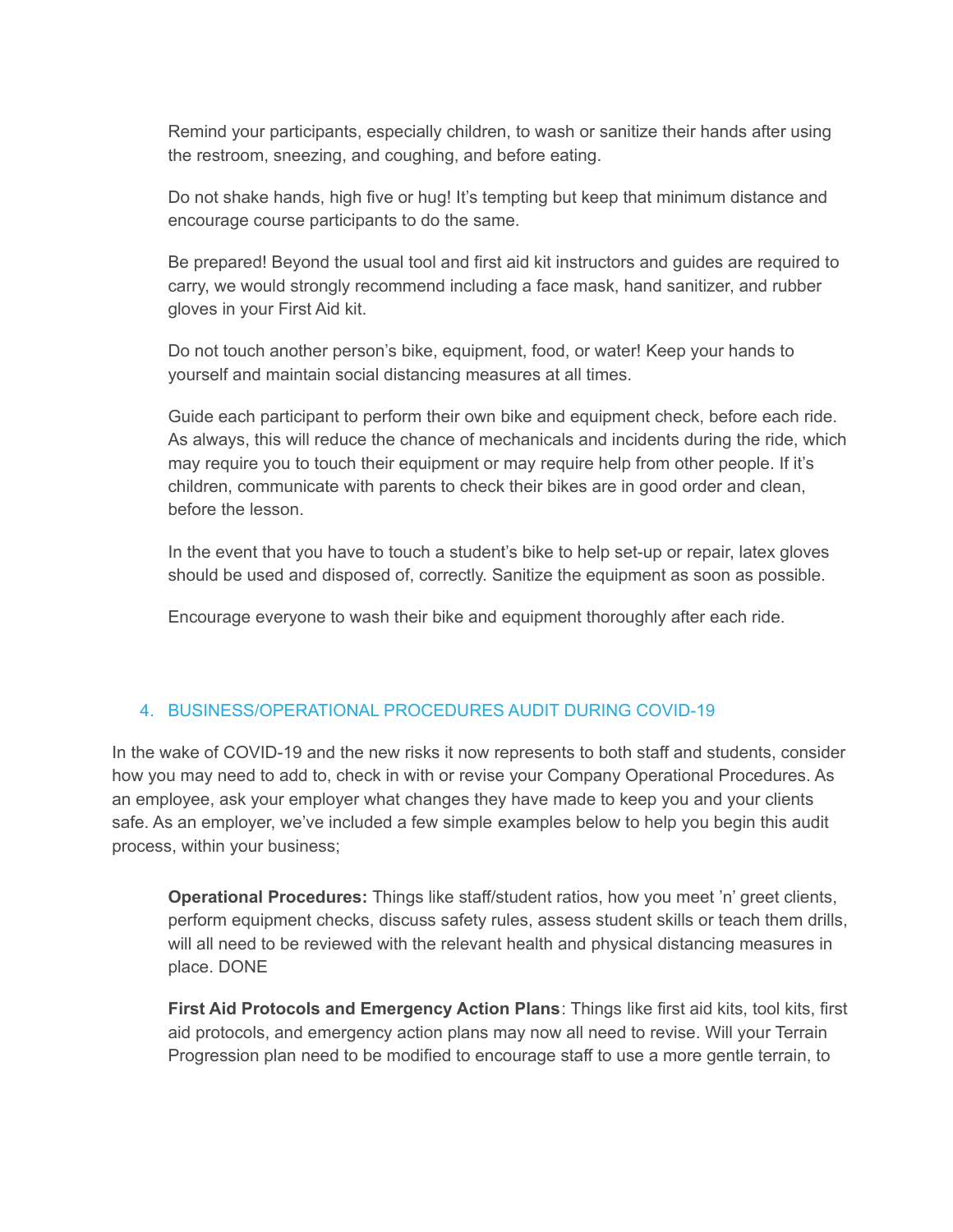teach or guide clients? Will your operation area/trail network change to further minimize risk? DONE

**Waivers:** How you present waivers and what they include, may need to be updated based on your location and insurance provider. Can you do them online to avoid paper waivers, if your insurance company approves this? A discussion on students managing their own safety with regards to physical distancing, could be added to your waiver presentation and/or safety talk. DONE

**Insurance:** Does your Commercial Liability Insurance Policy cover you to operate during COVID-19? Depending on your location and insurance policy, you may not be covered to offer mountain bike lessons and tours, during COVID-19. DONE

**Staff Training:** What protocols or policies will you have to review with your staff and ensure they understand the importance both personally and from a liability perspective, should they fail to adhere to them. DONE

**Ethos & Community Support:** Listen to and support your local community in these challenging times. Does the community need or want MTB programs if people are concerned about transmitting the virus? If there are very low or zero cases of the virus in your area, are people keen for MTB programs to be offered? Does the local MTB club need your support if they have had reduced funding for trail maintenance and development? DONE

#### 5. SAFETY RULES DURING COVID-19

Discuss any risk management and safety rules, under the next context of COVID-19, throughout your MTB program.

RIDE AT YOUR OWN PACE! Stay in Control! Fun, no pressure environments are key for safe, effective learning, while reducing the probability of a hospital visit! Both instructors and students must respect their limits and ride smart.

LEAVE EACH OTHER SPACE! Distance between each rider on the trails is crucial for safety and learning and is measured in seconds. While we typically recommend a distance of 3-6 seconds between riders, a distance of 6-10 seconds would be wise during COVID-19 to help reduce the transmission of the virus through heavy breathing from a preceding or adjacent rider.If keeping a line of sight becomes challenging, use adequate terrain communication and guiding protocols, to ensure students can maintain spacing but also know what terrain is coming up and where they will be going or stopping.

STOP IN A SAFE PLACE! When stopping, all riders must stop to the side, so the trail is free for other users to continue through. When stopped, maintain at least 6ft (2m) space between yourself and others, at all times.Finding an area or "pull out" to stop, so riders can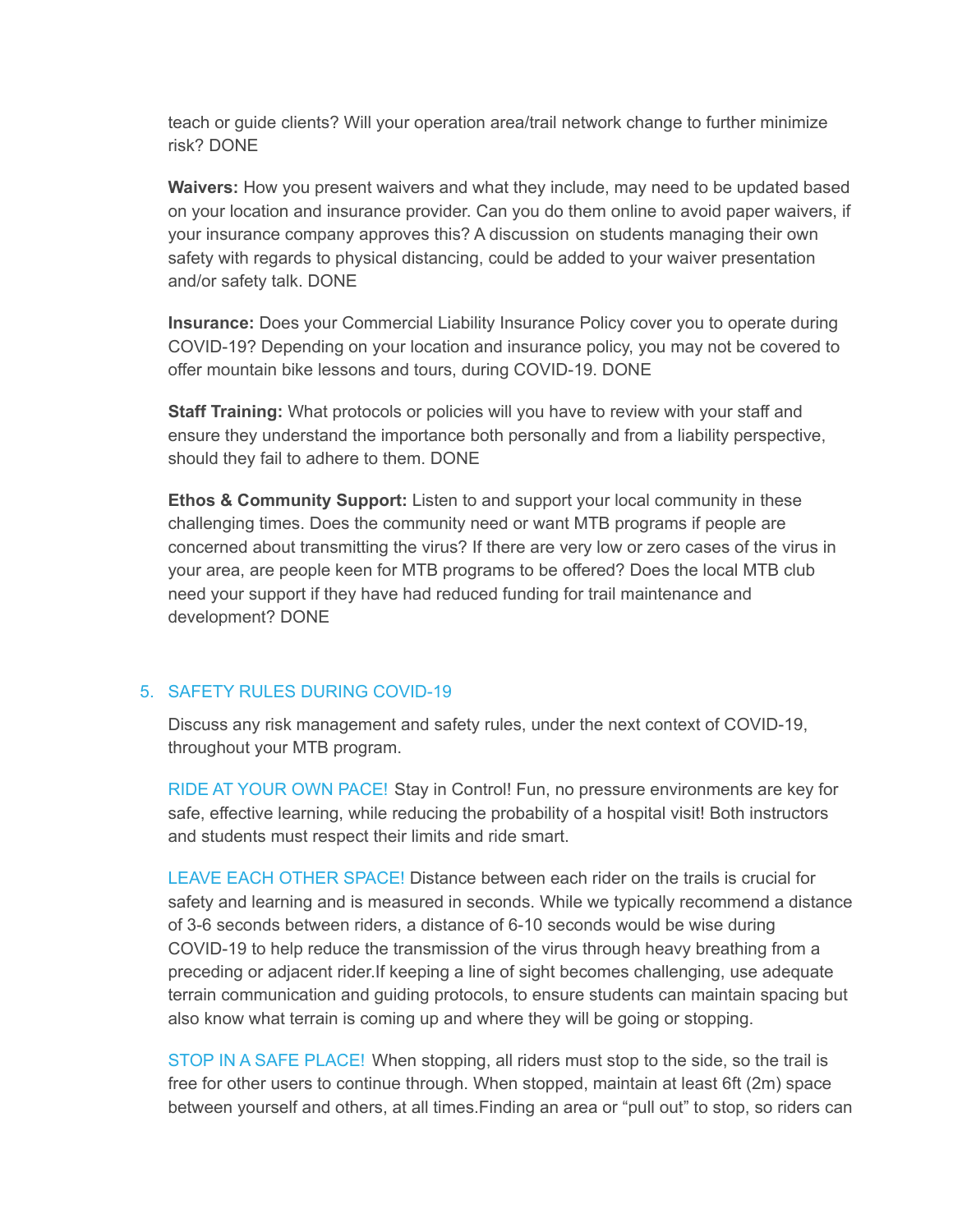maintain physical distancing, must be considered. Try to avoid narrow trails that do not have regular stopping points where riders can easily spread out and stand away from the trail.

IT'S NOT A RACE! Only pass a rider when there is at least 6ft (2m) space between riders when passing. Signal your intention, slow down, and wait for the other rider to provide sufficient space, before passing. Be kind and take it easy. If in doubt, do not pass.

### 6. RISK MANAGEMENT DURING COVID-19

Choose easy trails and make conservative decisions. Remember, easy terrain is ideal for skill-based learning. Plan your lessons accordingly.

Avoid high-risk situations (technical trails, jumps, drops, etc.) and focus on the simple act of being outside and getting some exercise, rather than pushing skills. Use drills and techniques to develop their riding, rather than difficult terrain.

Warm-up gradually… take it easy both physically and technically. Choose routes in areas that support emergency access.

Risk management is about knowing and understanding the risks involved with any activity you choose to do. Following these four steps will help your decision-making process:

Identification: know what potential and actual risks exist.

Assessment: how much of a risk each factor represents.

Prioritization: prioritize your risks based on the probability they might occur and the consequence should they do. If it's unlikely and the consequence is low, you're probably good to go!

Plan of action: manage the identified risks with informed decision-making. Be sensible. Plan ahead for a safe ride but be prepared to back down and change the plan if things change. Now isn't the time to be exploring new trails in new places or attempting trail features for the first time!